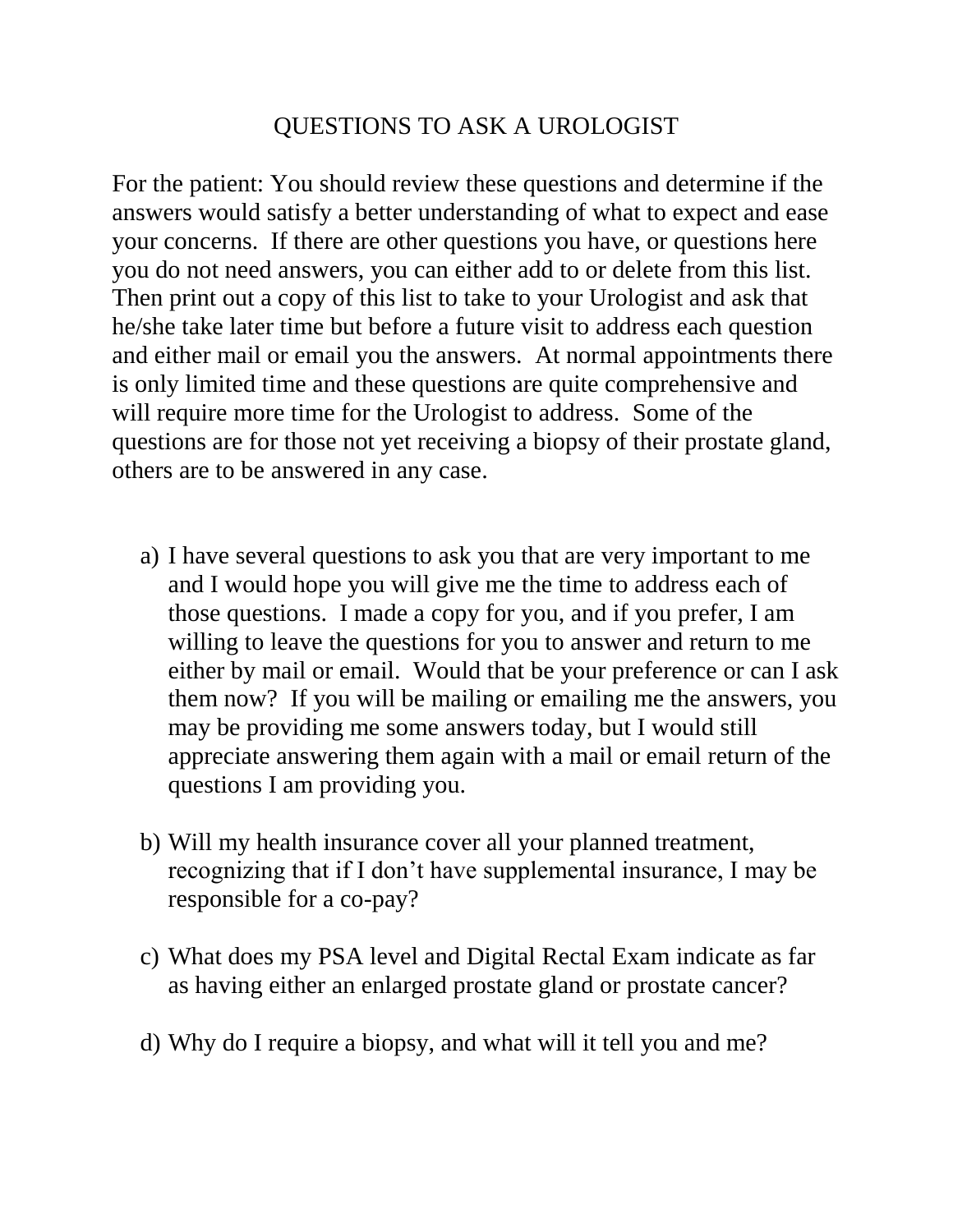- e) If I have an enlarged prostate gland, wouldn't it be better to reduce its size before a biopsy in order to then be able to do better sampling of a smaller, rather than large gland?
- f) If a biopsy is to be performed, I would hope it is your practice to administer a topical analgesic/anesthetic like prilocaine-lidocaine to ease any pain effect I could otherwise experience.
- g) If the biopsy indicates I only have early prostate cancer development with only one to three tissue samples with low percentage, wouldn't Active Surveillance be a reasonable option with you and I arranging pre-planned PSA, DRE, and other diagnostics on a regular schedule, and if not, why not?
- h) If I require early treatment and you recommend surgical removal of my prostate gland, which would you recommend, open surgery or robot assisted surgery, and along the same line, why not radiation?
- i) The often commented "learning curve" for robotic surgery is at least 175 or more and open surgery 250 or more, and performed regularly. (See: <http://tinyurl.com/oj9y48l> regarding robotic surgery). Have you reached that number, and if not, could you provide me reasoning to have the procedure performed by you rather than a surgeon who has provided well over these "learning curves?" I really don't want to be a "trainee" patient.
- j) With either open or robotic, are lymph nodes adjacent to the prostate gland - as well as pelvic bed lymph nodes - and seminal vesicles removed, since if any of these organs are not removed for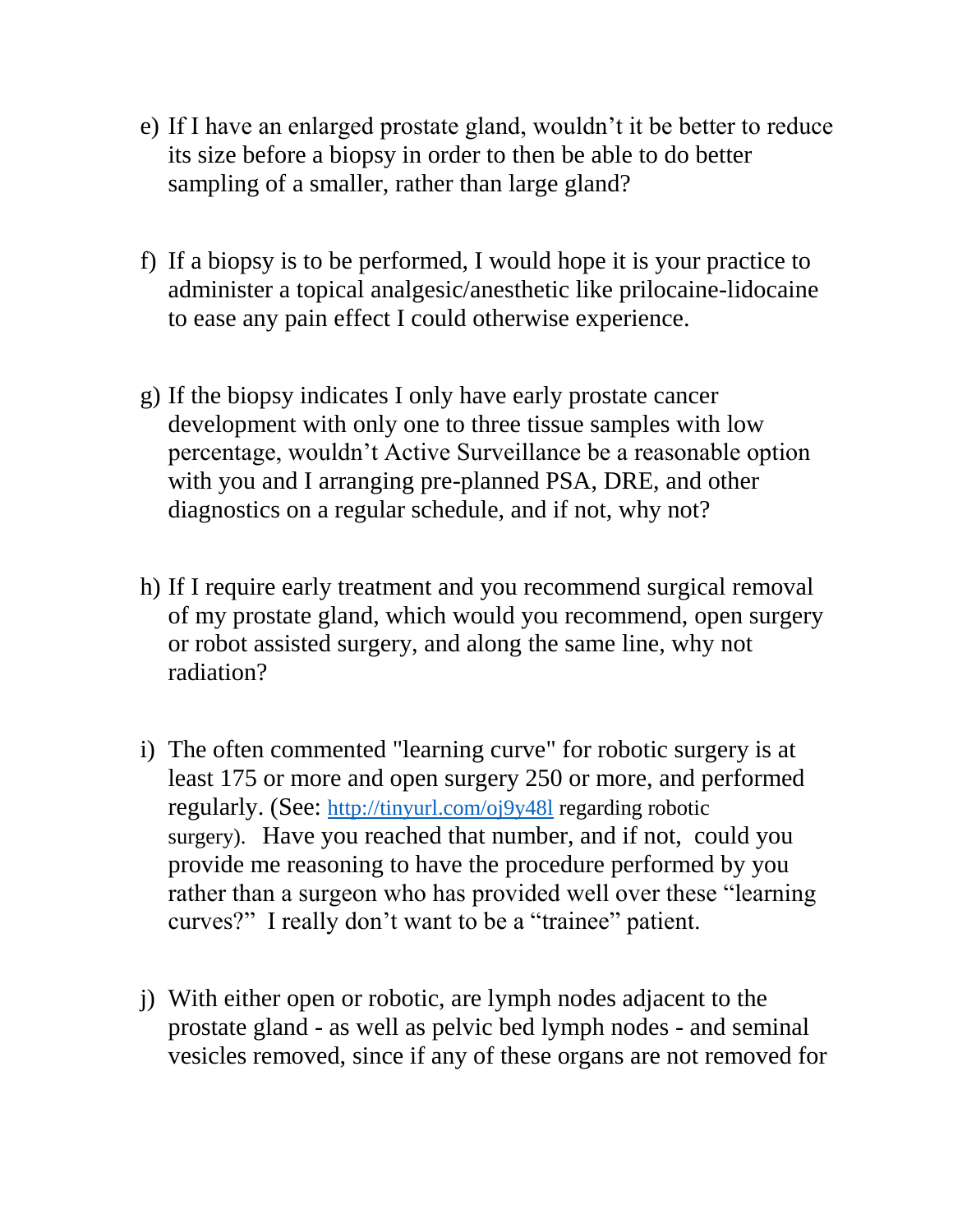examination, how can we be absolutely certain no cancer has migrated to them?

- k) If open surgery, explain the size of the incision, or if robotic surgery what type of incisions are made and why?
- l) Also, if open surgery, should I be giving blood ahead of time in case it's needed during surgery?
- m)Can you explain just how you separate the neurovascular (nerve) bundles from the gland in order to "spare" them?
- n) Is there any chance of damage when separating the gland from the rectal wall, since I heard the gland is very close to the rectal wall?
- o) In regard to the two previous questions, and considering how intricate it is to make those separations, wouldn't this be even more reason to reduce the size of an enlarged prostate gland before surgery?
- p) I am aware that when you remove the prostate gland a portion of the urethra is removed. I'm concerned that when you reconnect the urethra to the bladder neck you insure a very tight and secure suturing to prevent any leakage. I've heard of some horror stories of later leakage from insufficient suturing and hematoma and even seroma that resulted causing major problems.
- q) Is this reconnection easier and more visible to accomplish with robotic surgery?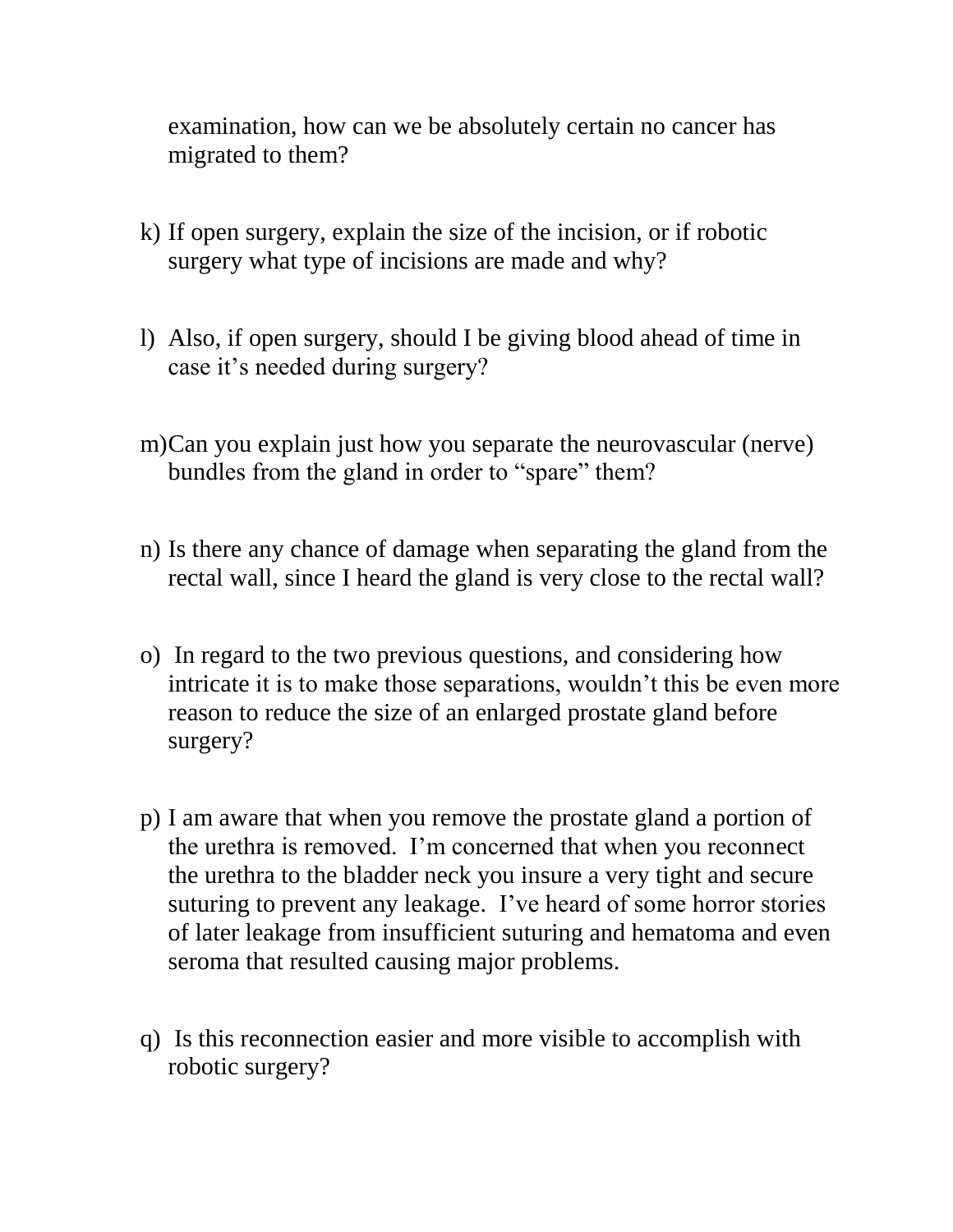- r) What should be my PSA level after surgical removal?
- s) How long do I have to have the catheter before removed?
- t) Will surgery have an effect on my ability to have children?
- u) Can I expect to have a period of incontinence, and if so, for how long and what can we do to help return of continence?
- v) Can I expect to have a period of erectile dysfunction, and if so, for how long and what can we do to help to rehabilitate my penis to prevent atrophy as well as gain a return to an erection – I am aware that a vacuum erection devise can exercise my penis but not really rehabilitate it, so which medications do you recommend to both help an erection as well as get arterial blood and oxygenation to my penis – Viagra? Or Levitra? Or Cialis? And if Levitra, do you prescribe Staxyn, the type that melts under the tongue? And how long do I wait if these medications aren't helping before considering penile injections with papaverin or bimix or trimix? Also, (if married) do you have someone on your staff that can provide counsel to my wife/partner and I together regarding erectile dysfunction in order that we both have a better idea of what to anticipate so that neither of us are surprised by this possible side effect of treatment on my being unable to attain an erection for sexual intercourse?
- w)Please don't take offense, but what have been your results of surgical removal of the gland with previous patients, and would you explain what problems you may have run into, or could even run into with me, once you get inside the abdomen and a look at the gland and its surroundings?